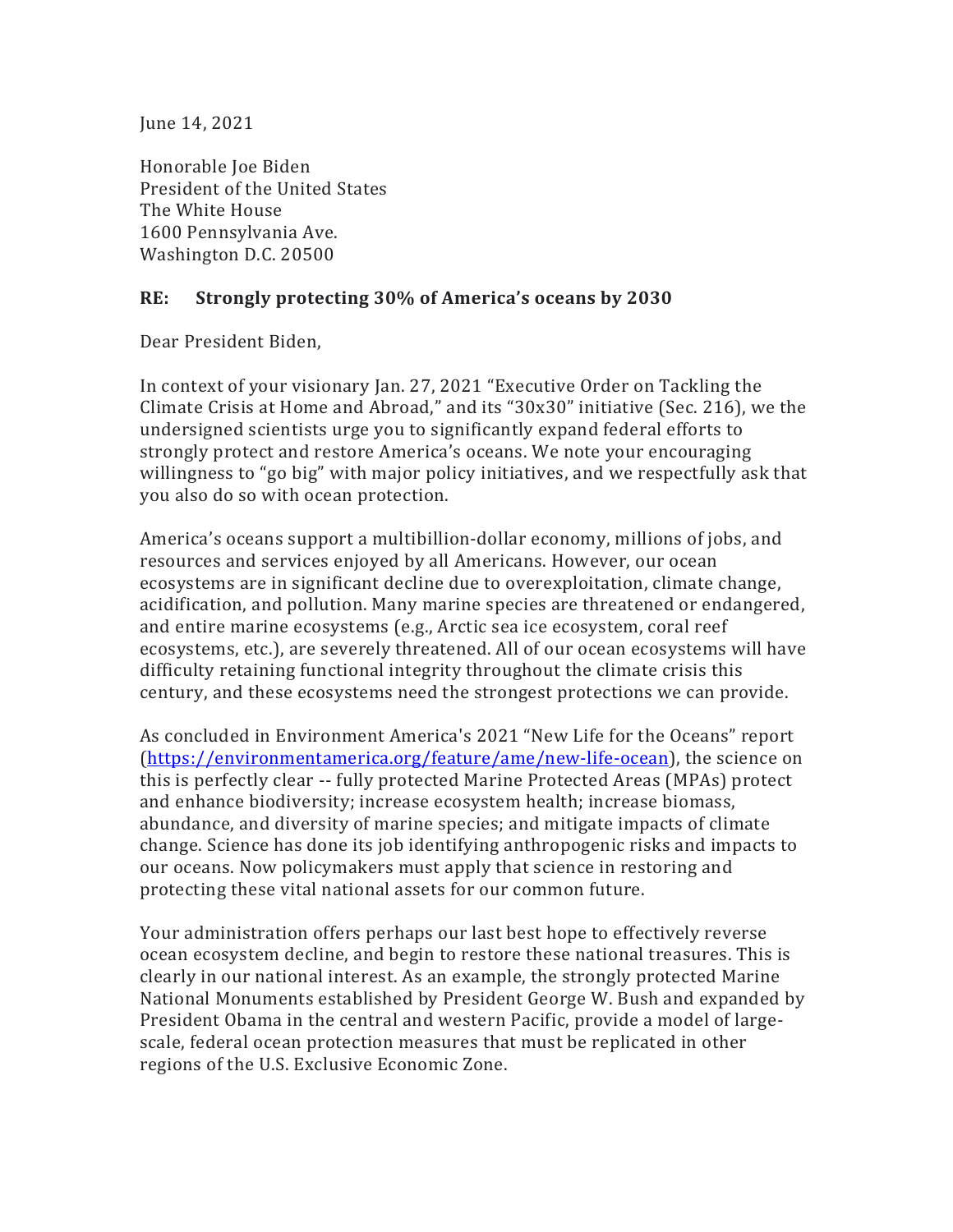President Biden – Scientists Ocean Letter Page 2.

The Marine Conservation Institute's 2021 "Sea States" report (https://marineconservation.org/us-seastates-2021/), concludes that, although roughly  $23.8\%$ of U.S. waters are considered strongly protected, virtually all of that is in the remote central and western Pacific. The report concludes that only  $1\%$  of continental state waters, and  $0.01\%$  of continental federal waters are strongly protected. To reach your laudable 30% goal, we need significantly more continental shelf waters in strongly protected status.

Accordingly, we ask your administration to identify all threats to our nation's marine ecosystems, and to establish robust and durable management measures to mitigate such threats and to sustain our ocean ecosystems. In addition to improving sustainable management of ocean ecosystems in general, we ask you to evaluate and establish strongly protected Marine National Monuments (via executive authority under the Antiquities Act), to protect critical large-scale, federal offshore ecosystems. Marine National Monuments are the most direct, durable, and strongest policy instrument available to you to achieve the 30% goal for the oceans, and they should legally withstand any effort by a future federal administration to weaken them.

At a minimum, these marine monuments should prohibit extractive activities (oil, gas, seabed mining), harmful fishing practices (bottom trawling, etc.), and reduce marine pollution (plastic debris, oil, hazardous chemicals, undersea noise, etc.); and they should support and enhance low-impact, sustainable recreation, tourism, subsistence and scientific research. Importantly, these marine monuments must protect and restore populations of marine mammals, seabirds, fish, and all pelagic and seabed ecological functions.

In this regard, we urge your administration to prioritize highly threatened, productive continental shelf waters for protection as Marine National Monuments, including in the Arctic Ocean, Bering Sea/Aleutian Islands, Gulf of Alaska, Gulf of Mexico, Gulf of Maine, the Caribbean, and Pacific and Atlantic coasts. Each marine monument should appoint a stakeholder advisory committee, a scientific advisory committee, and should develop a management plan to advance the overall goal of long-term ecosystem restoration and protection. 

Mr. President, we must not miss this opportunity to restore and protect our precious ocean ecosystems. Your executive action here as requested will ensure that America's oceans have the best chance possible to endure the climate crisis this century.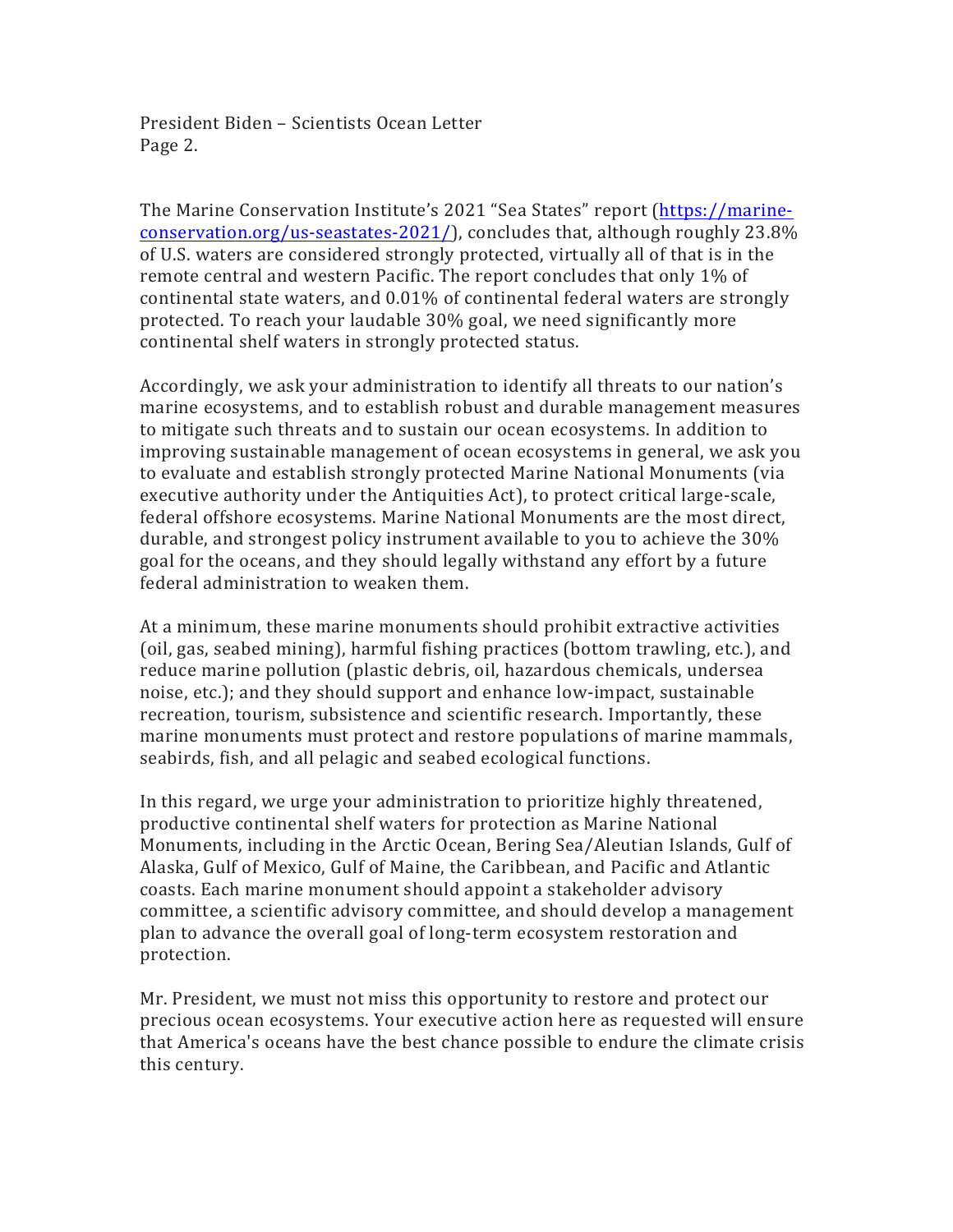President Biden – Scientists Ocean Letter Page 3.

We look forward to working with your administration toward this important national goal.

Respectfully (affiliations for identification purposes only), ------

Dr. Jane Goodall, DBE, Founder of the Jane Goodall Institute & U. N. Messenger of Peace

Prof. Richard Steiner, University of Alaska (ret.), Marine Conservation Biologist, Anchorage AK

Dr. Ingrid Burke, Dean and Professor, Yale University School of Environment, New Haven CT

Dr. Valerie Forbes, Professor and Dean, College of Biological Sciences, University of Minnesota, Minneapolis MN

Dr. Lisa Levin, Distinguished Professor of Biological Oceanography and Marine Ecology, Scripps Institution of Oceanography, University of California San Diego, La Jolla CA

Prof. A. Alonso Aguirre, Professor and Department Chair, Department of Environmental Science and Policy, George Mason University, Fairfax VA

Char Miller, WM Keck Professor of Environmental Analysis and History, Pomona College, Claremont CA

Jean Moran, Professor, Earth and Environmental Sciences, California State University East Bay, Hayward CA

Dr. Kevin Arrigo, PhD, Professor, Stanford University, Stanford CA

Prof. Peder Anker, Professor, New York University, New York NY

Dr. Jenifer E. Telesca, Assistant Professor of Environmental Justice, Pratt Institute, Brooklyn NY

Prof. Sandra Carlson, PhD, Professor, University of California Davis, Davis CA

Dr. Kathy Kuletz, Wildlife Biologist, Seabird Section Lead for Alaska, U.S. Fish and Wildlife Service, Anchorage AK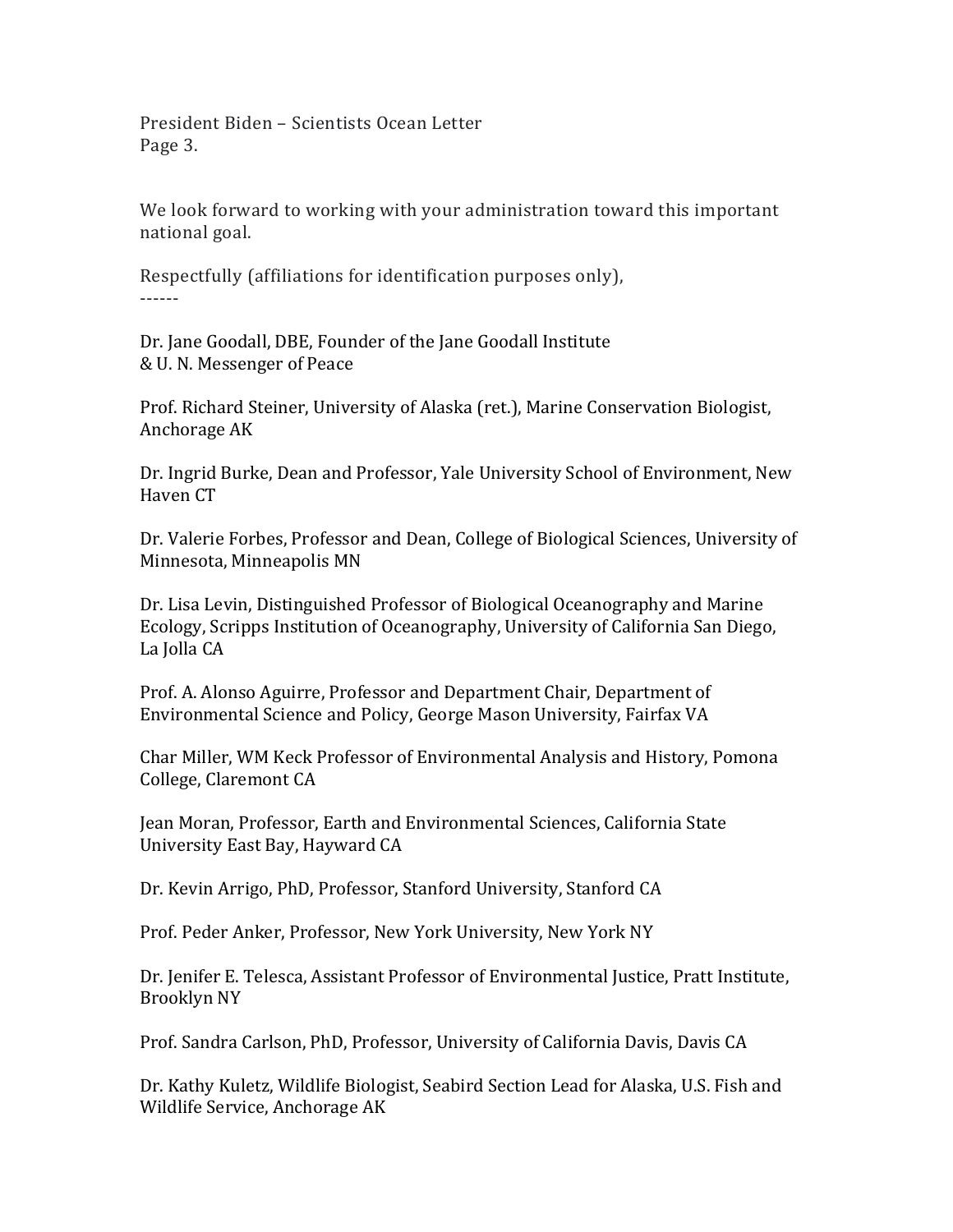Michael Stocker, Marine Bioacoustician, Ocean Conservation Research, Lagunitas, CA

Prof. Oran Young, Professor Emeritus, Bren School of Environmental Science and Management, University of California Santa Barbara, Santa Barbara CA

Dr. Daniel Spencer, PhD, Environmental Studies, University of Montana, Missoula MT

Craig Crossley, Student Advisor, University of California Berkeley, Berkeley CA

Dr. Shirley Baker, PhD, Associate Professor, University of Florida, Gainesville, FL

Ceal Smith, MSci Ecology and Evolutionary Biology, Research and Policy Director, Alaska Institute for Climate and Energy, Homer AK

Michael Fenster, PE, retired, Anchorage AK

Dr. Katie Mathews, Chief Scientist, Oceana, Washington DC

Craig Matkin, Marine Biologist, North Gulf Oceanic Society, Homer AK

Erwan Monier, Associate Professor of Climate Change Impacts, University of California Davis, Davis CA

Dr. Kristen Carden, PhD/J.D., Senior Scientist, Oceans Program, Center for Biological Diversity, Bozeman MT

Gustav Paulay, Professor, University of Florida, Gainesville FL

Dr. Pauline Yu, Member of Faculty, The Evergreen State College, Olympia WA

Dr. Reese Halter, PhD, Ecostress Physiology, Arcata CA

Dr. Lisa Rotterman, PhD, Homer AK

Dr. Jose Garcia-Arraras, Professor, University of Puerto Rico, San Juan PR

Mark Rauzon, Professor, Laney College, Oakland CA

Dr. Martin Raphael, PhD, Raphael Ecological Consulting, Olympia WA

David Johns, J.D., McMinnville OR

Prof. Nina Kamovsky, PhD, Professor of Biology, Pomona College, Claremont CA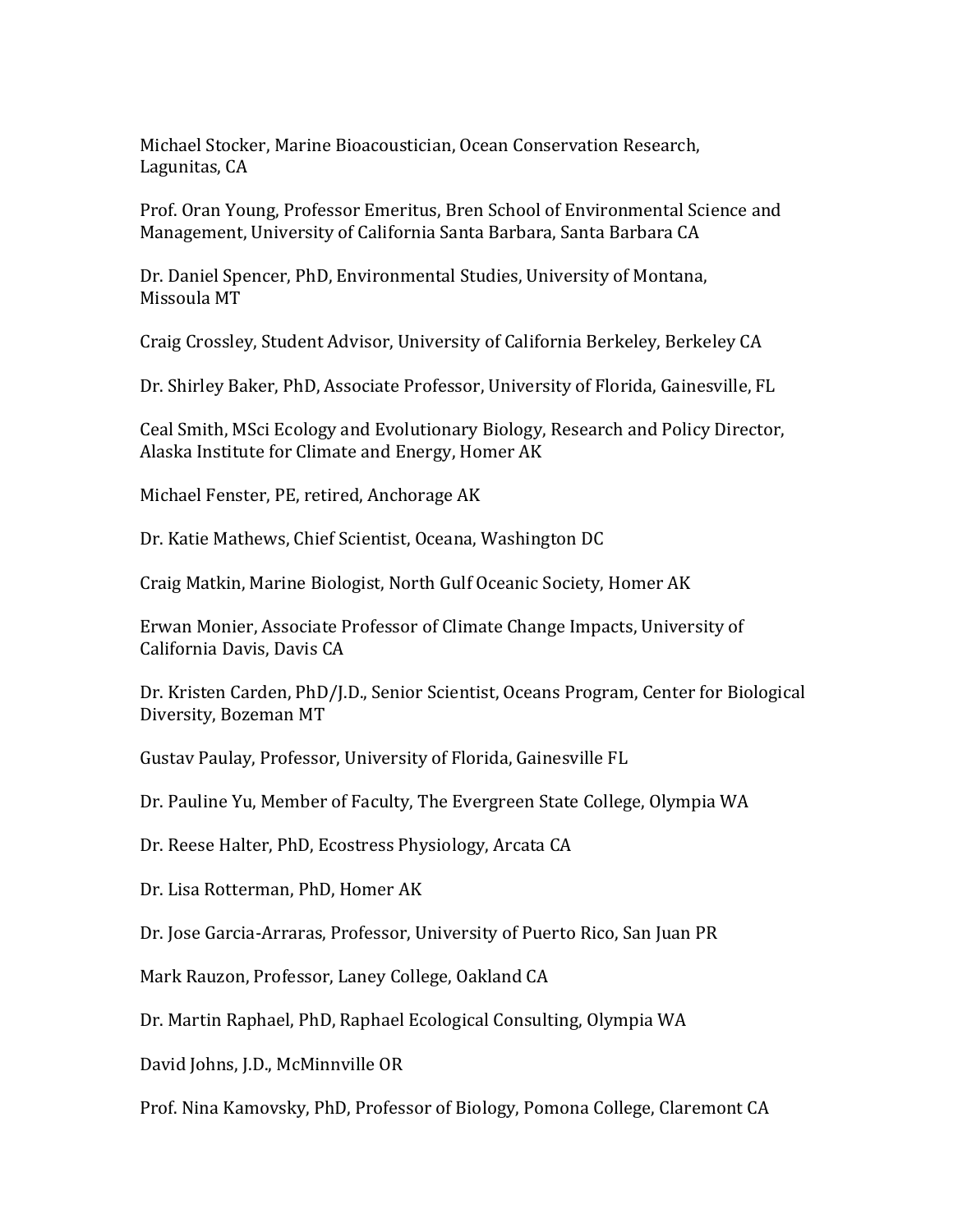Gail Osherenko, J.D., Retired Lecturer, Senior Researcher in Ocean and Coastal Law and Policy, University of California Santa Barbara, Santa Barbara CA

Ms. Nandita Parker, Board of Directors, Marine Conservation Institute, New Orleans LA

Kim Nelson, Research Wildlife Biologist, Oregon State University, Corvallis OR

Prof. David Anderson, PhD, Wake Forest University, Winston Salem NC

Dr. Daniel W. Anderson, Professor and Research Biologist, University of California Davis, Davis CA

Erica Cirino, Outreach and Media Coordinator, The Safina Center, Setauket NY

Dr. K David Hyrenbach, Professor of Oceanography, Hawaii Pacific University, Waimanalo HI

Dr. Darcy Hu, PhD, National Park Service (ret.), Kailua HI

Annika Anderson, Waterbird Biologist, Oregon Department of Fish and Wildlife, South Beach OR

Dr. Kenneth Briggs, PhD, DVM, Companion Animal Hospital, Santa Cruz CA

Martin Reedy, RN, Topanga CA

Dr. Jason Jannot, Research Fishery Biologist, Seattle WA

Dr. Jacob Anderson, PhD, Assistant Research Professor, Boise State University, Boise ID

Dr. Geoffrey Shester, PhD, Senior Scientist, Oceana, Monterey CA

Benjamin Enticknap, Senior Scientist, Oceana, Portland OR

Dr. Mark Hixon, PhD, Hsiao Endowed Professor of Marine Biology, University of Hawaii, Honolulu HI

Alyssa Stansfield, PhD Student, Stony Brook University, Stony Brook NY

Dr. Cindy Lee, Distinguished Professor Emeritus, Stony Brook University, Stony Brook NY

Alyson Lowell, PhD Candidate, Stony Brook University, Southampton NY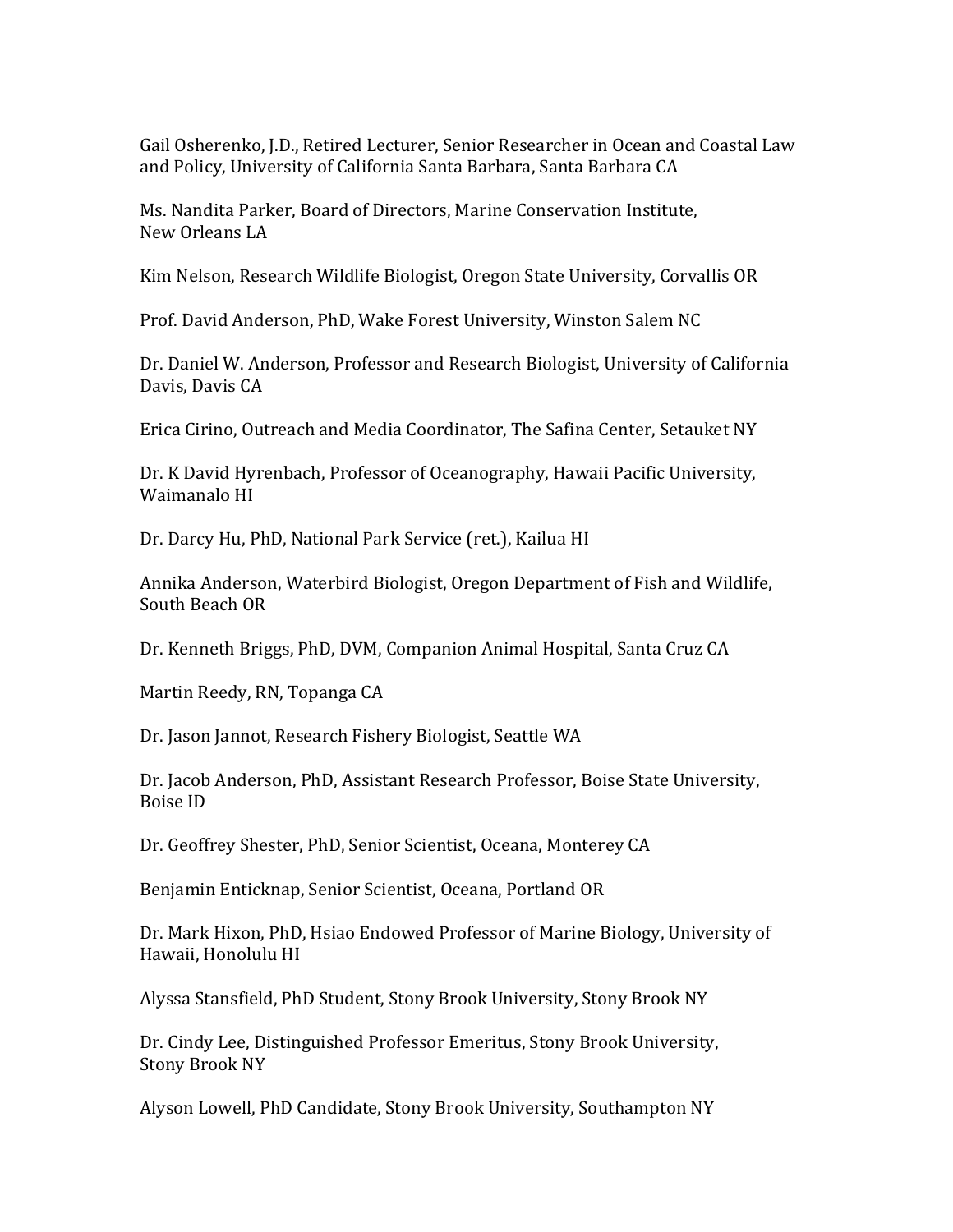Tonian Keiling, M.S., Oceanography Technician, Stony Brook University, Massapequa Park NY

Dr. Karine Kleinhaus, Associate Professor, Stony Brook University, Stony Brook NY

Emmanuelle Pales Espinosa, PhD, Research Associate Professor, Stony Brook University, Stony Brook NY

Sonia Sharan, M.A., Policy Analyst, Impact and Economics, Oceana, Washington DC

Prof. Donald Drake, PhD, University of Hawaii, Honolulu HI

Dr. Brian Bowen, Research Professor, University of Hawaii, Honolulu HI

Prof. Brian Popp, PhD, University of Hawaii at Manoa, Honolulu HI

Robert Toonen, Professor, University of Hawaii at Manoa, Kaneohe HI

Dr. Edward E. DeMartini, PhD, Adjunct Professor, Hawaii Institute of Marine Biology, University of Hawaii, Kaneohe HI

Dr. Sterling Keeley, PhD, Professor of Botany Emerita, University of Hawaii at Manoa, Honolulu HI

Dr. Masato Yoshizawa, PhD, Associate Professor, University of Hawaii at Manoa, Honolulu HI

Dr. Jeffrey Spendelow, PhD, Emeritus Research Wildlife Biologist, U.S. Geological Survey, Silver Spring MD

Mariah Pfleger, Marine Scientist, Oceana, Washington DC

Dr. Christopher Pitt Wolfe, Associate Professor, School of Marine and Atmospheric Sciences, Stony Brook University, Stony Brook NY

Frances Withrow, Marine Scientist, Washington DC

Dr. Kurt Bretsch, Lecturer, Stony Brook University, Southampton NY

Dr. Roxanne Karimi, PhD, Stony Brook University, Stony Brook NY

Dr. Victor Van Ballenberghe, PhD, U.S. Forest Service, ret., Anchorage AK

Mr. Sonny Leomiti, MA Ed., Vice President, Administration and Finance, American Samoa Community College, PagoPago AS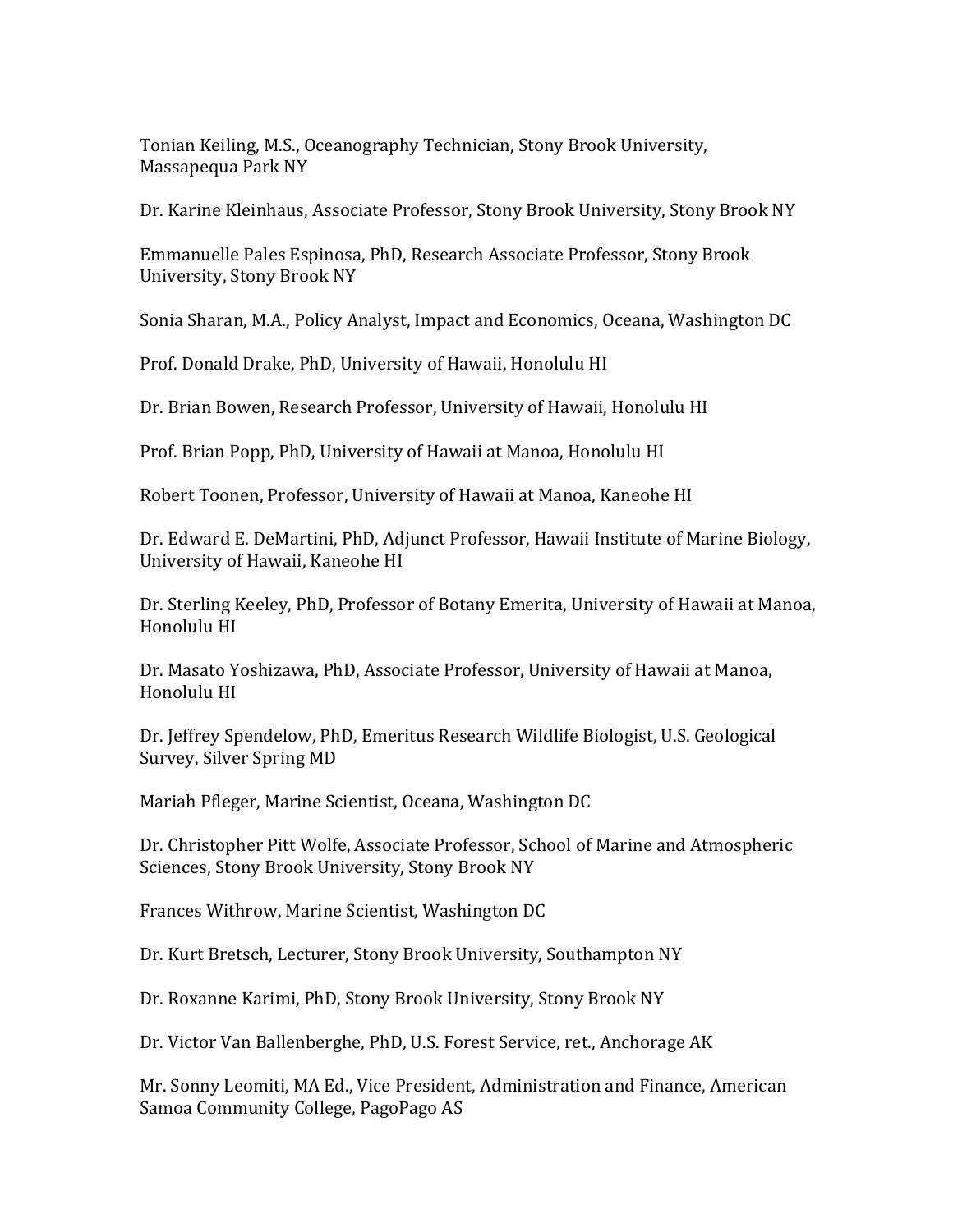Prof. Colleen Cavanaugh, PhD, Harvard University, Cambridge MA

Robert Cowie, Research Professor, University of Hawaii, Honolulu HI

Dr. Rosa Meehan, MSc., PhD, U.S. Fish and Wildlife Service (ret.), Engaged Community Participant and Activist, Anchorage AK

Dr. Joseph Cook, PhD Regents Professor of Biology, University of New Mexico, Albuquerque NM

Dr. Brian Tissot, Professor and Director, Marine Lab, Humboldt State University, Trinidad CA

Dr. Jake Ferguson, PhD, University of Hawaii, Honolulu HI

Dr. Jennifer Ruesink, PhD, Professor of Biology, University of Washington, Seattle WA

Octavio Aburto-Oropeza, Associate Professor, Scripps Institution of Oceanography, University of California San Diego, La Jolla CA

Dr. Richard Norris, Scripps Institution of Oceanography, University of California San Diego, La Jolla CA

Dr. Michael Latz, Research Biologist Emeritus, Scripps Institution of Oceanography, University of California San Diego, La Jolla CA

Dr. Daniel Palacios, PhD, Oregon State University, Newport OR

Ms. Lesley Handa, Ornithologist, Handa Ornithology Lab, San Diego CA

Dr. Judith Weis, PhD, Professor Emerita, Rutgers University, Newark NJ

Dr. James Rising, Assistant Professor, University of Delaware, Newark DE

Prof. Deborah Lawrence, Professor of Environmental Sciences and Director, Environmental Thought and Practice, University of Virginia, Charlottesville VA

Prof. Charles Simenstad, Research Professor Emeritus, University of Washington, Seattle WA

Budd Titlow, MS, Wildlife Ecology/Professional Wetland Scientist, Author/Photographer, San Diego CA

Megan Flaherty, MS Ecology, San Diego Audubon Society, San Diego CA